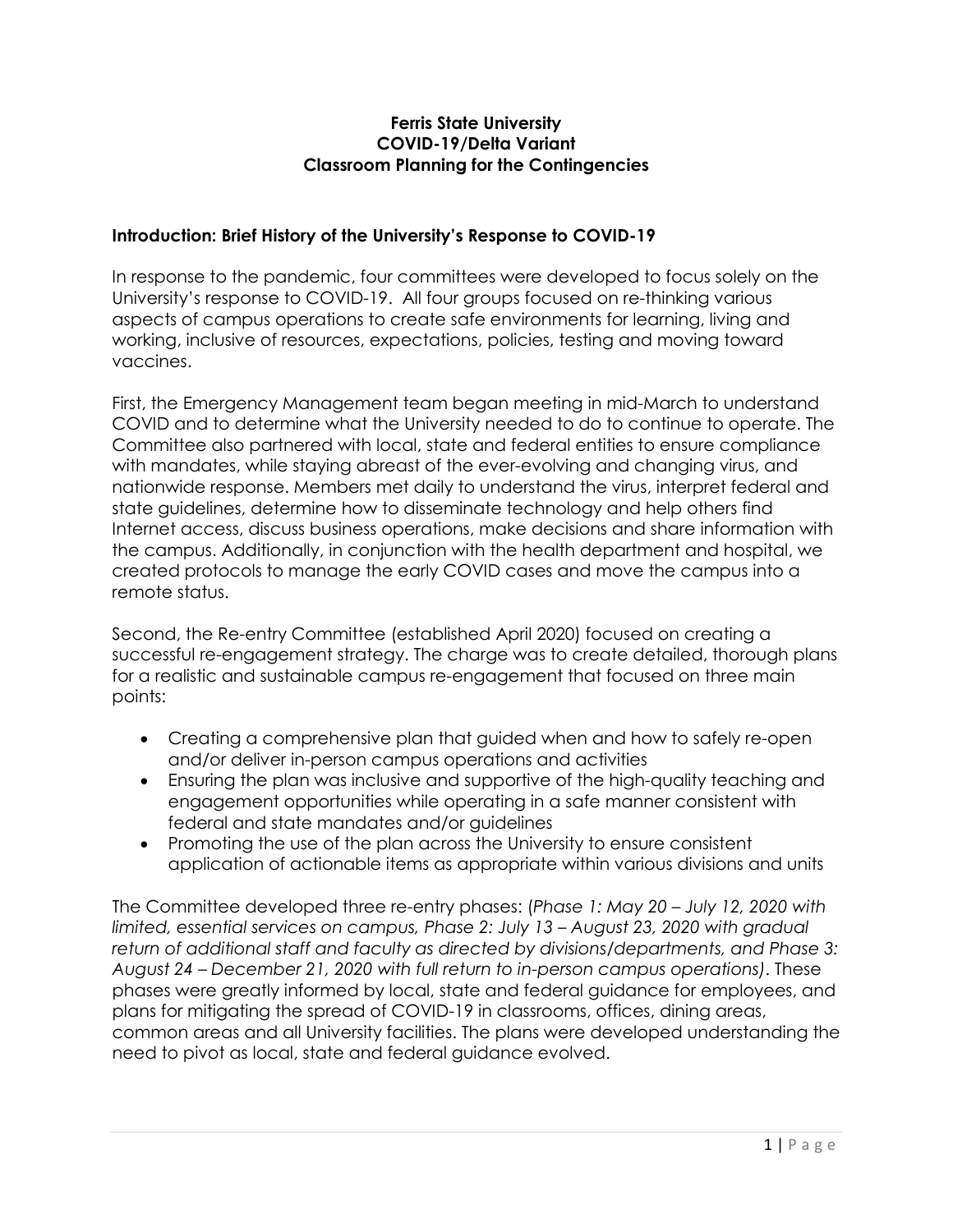The team also took on the task of frequent communication to campus, developing the [Coronavirus Updates](http://www.ferris.edu/coronavirus) Hub webpage and creating a list of numerous resources to help our campus communities navigate safely through the pandemic (i.e. Re-entry Playbook, Re-entry Engagement Plan templates, COVID-19 Dashboard and more.

Re-entry Committee continues to meet to monitor and discuss ever-changing local, state and federal mandates and recommendations, monitor mitigation plans, and communicate any changes and reminders to faculty, staff and students.

Third, a Testing Committee was developed to implement COVID-19 testing on campus. Initially testing was focused on student-athletes and those living in on-campus housing. As they became more proficient in their ability to offer broader testing, the target audience was expanded to include students who lived off campus in addition to faculty and staff. This was a very important part of our COVID-19 mitigation strategy because much of our population had not been eligible for testing in the community. This committee worked to secure asymptomatic and symptomatic testing. Additionally, they developed many iterations of testing as the sophistication and availability of testing methods evolved. The committee also worked to secure a state grant and to develop a wastewater testing process, in coordination with the City of Big Rapids. These efforts have informed the focus of PCR COVID testing.

And finally, a Vaccine Committee was created to partner with the health department and local hospital to coordinate a comprehensive vaccine strategy. The University played a vital role by becoming an approved vaccination site, allowing us to provide COVID-19 vaccinations to the community, students, faculty and staff.

# **Measures Taken in March 2020 to Pivot to Remote**

During the midst of spring break, the University made the difficult decision to move all classes to remote instruction. Faculty and staff rose to meet this challenge, and everyone made heroic efforts to help students. It quickly became clear that we were unable to return to face-to-face instruction that semester, and it also seemed unlikely we would be able to return for the summer sessions. As a result, all instruction continued to be provided remotely through June 1, 2020.

The University developed a wide range of resources to support faculty and students throughout the pivot to remote learning:

- Zoom licensing was acquired
- Staff in the Faculty Center for Teaching and Learning were available to assist with course design and delivery (e.g., creating inclusive learning environments, developing rubrics, making course content accessible, digitizing course materials, creating videos and more)
- The IT Solution Center (ITS) made laptops available for use and supported faculty who had taken their computers home
- eLearning and ITS provided webcams; and eLearning assembled a list of places to find WiFi and created an Academic Continuity webpage to assist faculty with technology resources and information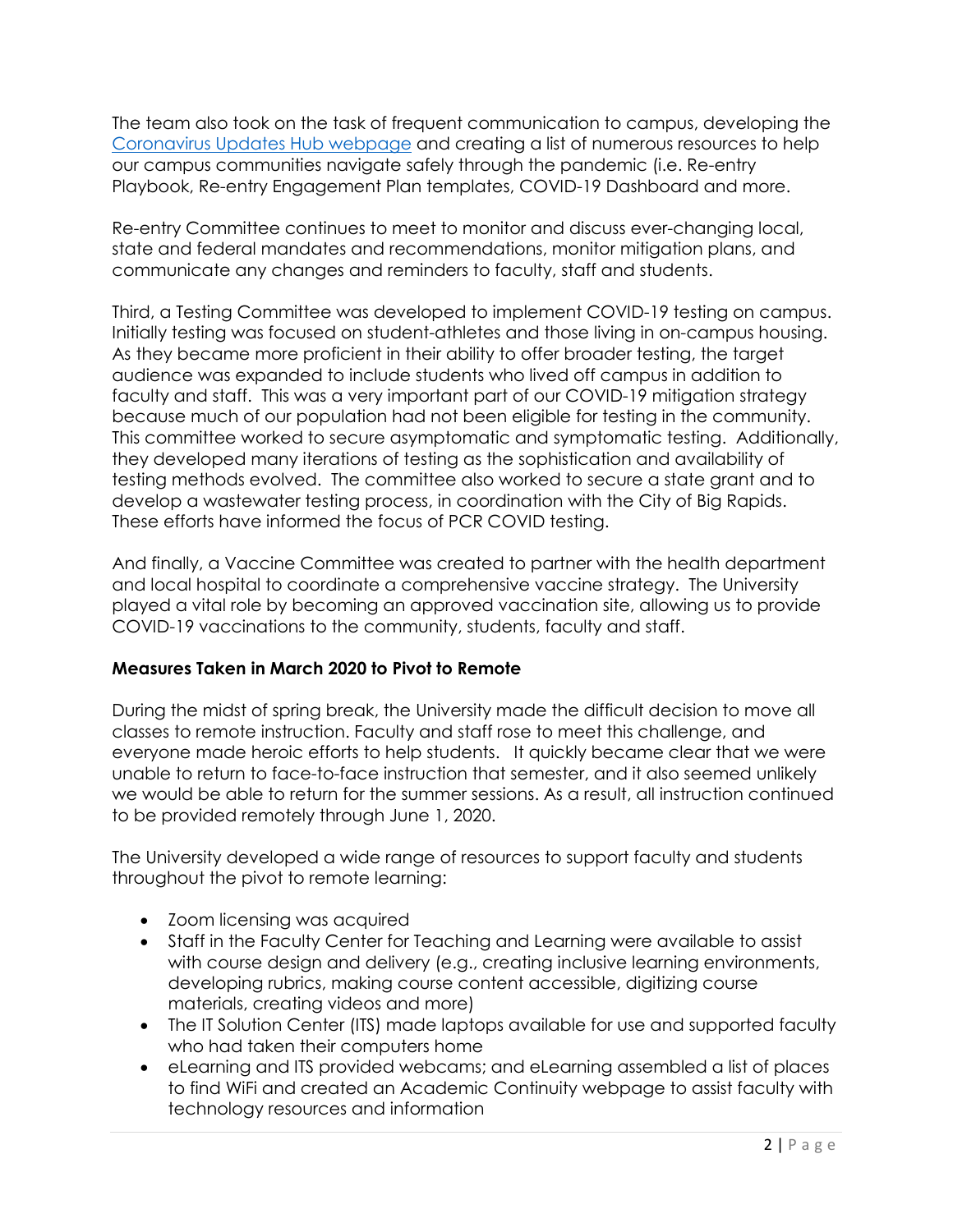On June 25, 2020, the University announced that Fall semester would begin with classes as planned on Monday, August 31, and would pivot to remote instruction where possible after Thanksgiving recess, beginning Monday, November 30 for the remainder of the semester. Classes that needed to remain in-person after the recess due to accreditation requirements were identified. Faculty survey responses showed a clear preference for this approach. This change did not shorten the semester. Courses were offered in-person, remotely and HyFlex, while following guidance from the CDC, as well as state and public health officials. Simultaneously, the University was determined to offer more flexibility by expanding course delivery options to accommodate the needs of all students.

The University offered three course delivery methods:

- 1. In-person classes took place in rooms adjusted to allow for each student and the instructor to maintain six feet of distance from each other.
- 2. HyFlex classes blended in-person and online learning in an effort to reduce the number of students on campus and in classrooms at one time. HyFlex provided instructors the option of meeting with part of the class in person and part of the class joining via a live-stream.
- 3. Fully online classes were conducted in a synchronous (one set meeting time for all students) or asynchronous (no set meeting time, allowing students to access course materials at any time) format.

The University remained open and operations continued, including housing and dining services, which remained available for students through the end of the semester. On October 1, 2020, Provost Fleischman announced a spring semester calendar change that included the elimination of spring break. On November 15, 2020, the Michigan Department of Health and Human Services issued an emergency order enacting a three-week pause to curb rapidly rising COVID-19 infection rates. Under this order, colleges and universities were directed to move to remote learning effective Wednesday, November 18.

Academic accommodations were made for students, including allowing pass\no pass grades for classes, extending deadlines for course withdrawals and relaxing requirements for incomplete grades.

# **Planning for AY 2021-2022 and Return to Work Expectations and Protocols (85% f-2-f)**

Planning for AY 2021-2022 included a return to fully in-person classes. The remote work policy was lifted as of May 24, 2021, with everyone returning back to their physical work locations by June 14, 202.

COVID-19 and the Delta variant continue to cause challenges, and as such, masking indoors is required for faculty, staff, students and visitors as of August 12, 2021, regardless of vaccination status. The Re-entry Committee will be monitoring the situation and will re-evaluate this requirement at the beginning of the fall semester and beyond.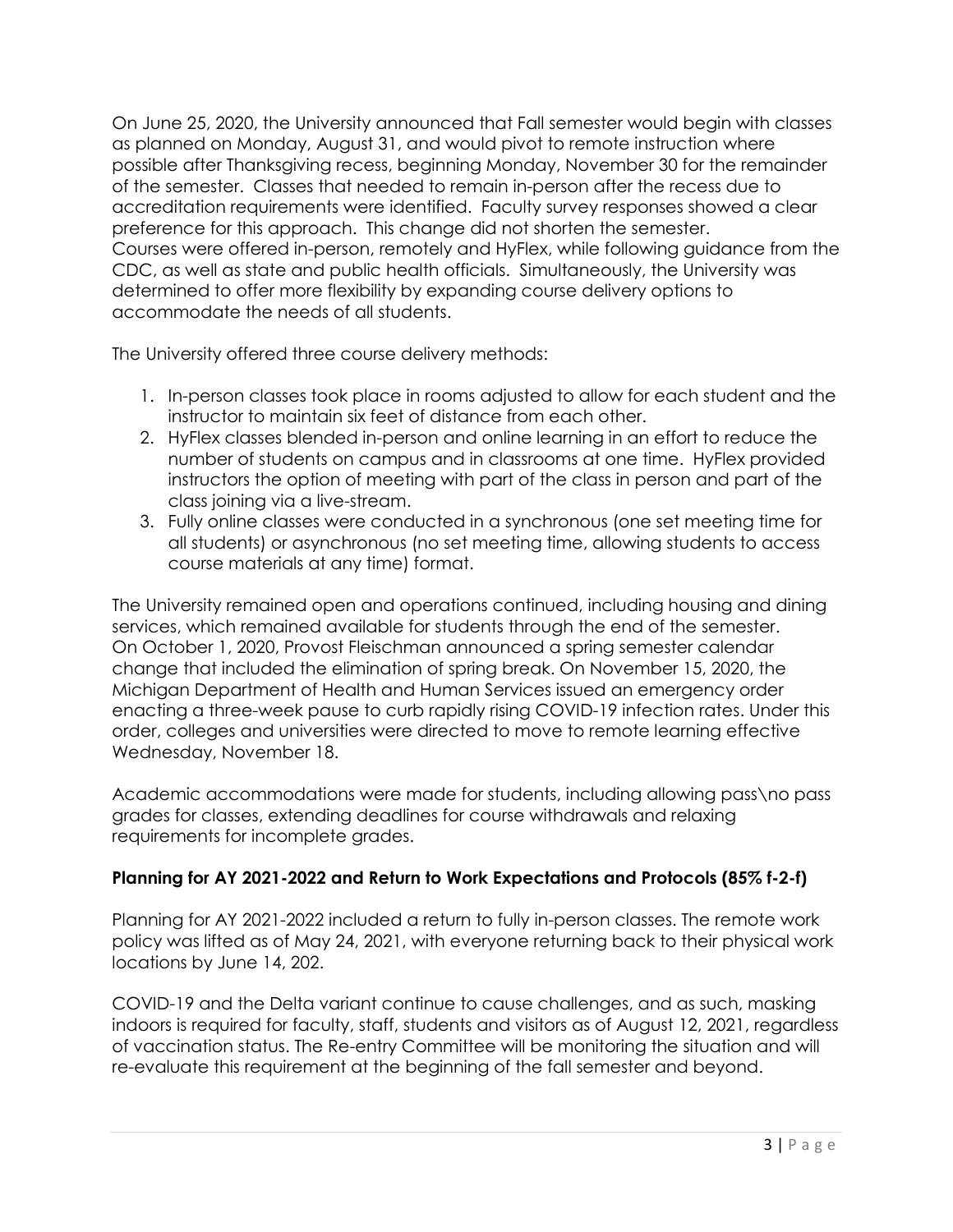As the University experienced last year, the coronavirus and its variants may cause us to pivot to alternate modes of instructional delivery.

## **Fall 2021: Return to Campus and Planning for Classroom Instruction**

Throughout the Spring 2021 semester we have been planning for a return to Fall 2019 classroom modes of instruction (Plan A). Measures have been taken to ensure we are able to maintain a safe and healthy campus environment (e.g., encouraging vaccinations, conducting comprehensive testing, and implementing a mask mandate on campus) and contingency planning, (Plan B), in order to minimize disruption in the event of a spike.

# **Contingency Planning (Plan B)**

As we continue to engage in contingency planning, we are in the process of defining what Plan B involves and identifying the factors we will use to determine when it will go into effect. Planning for the implementation of Plan B includes, but is not limited to:

- Identifying classes with a large number of students
- Reducing the density in our classrooms to allow our f-2-f classes to continue
- Scheduling secondary/adjacent rooms to enable students to engage in realtime from a remote location
- Outfitting these classrooms with Kandao Conferencing Camera and IPEVO Doc Cam for Hybrid Teaching
- Assigning a student technologist (TA/department rep or others) to each secondary/adjacent room to help
- Providing training for the integration of the Kandao conferencing cameras and IPEVO doc cams, with Zoom will be provided to the instructors, TAs, and other technologists; and
- Implementing other mitigation strategies, as needed

**Implementing Instructional Option 1** (for spaces with adequate technology):

- 1. Install Kandao at the lectern station via USB in the primary and secondary rooms.
- 2. The instructor launches Zoom at the teacher's station and selects the Kandao as their camera and microphone.
- 3. The TAs or student technologists launch Zoom in the secondary rooms and select Kandao as their camera and microphone.

*Note: Instructors may still want to use the in-room speakers, otherwise the Kandao can be selected as the speaker option in Zoom.*

## **Implementing Instructional Option 2** (for spaces with minimal technology):

- 1. Install a Kandao Camera on a cart with a laptop and a 24" monitor.
- 2. The instructor launches Zoom at the teacher's station and selects the Kandao as their camera and microphone.